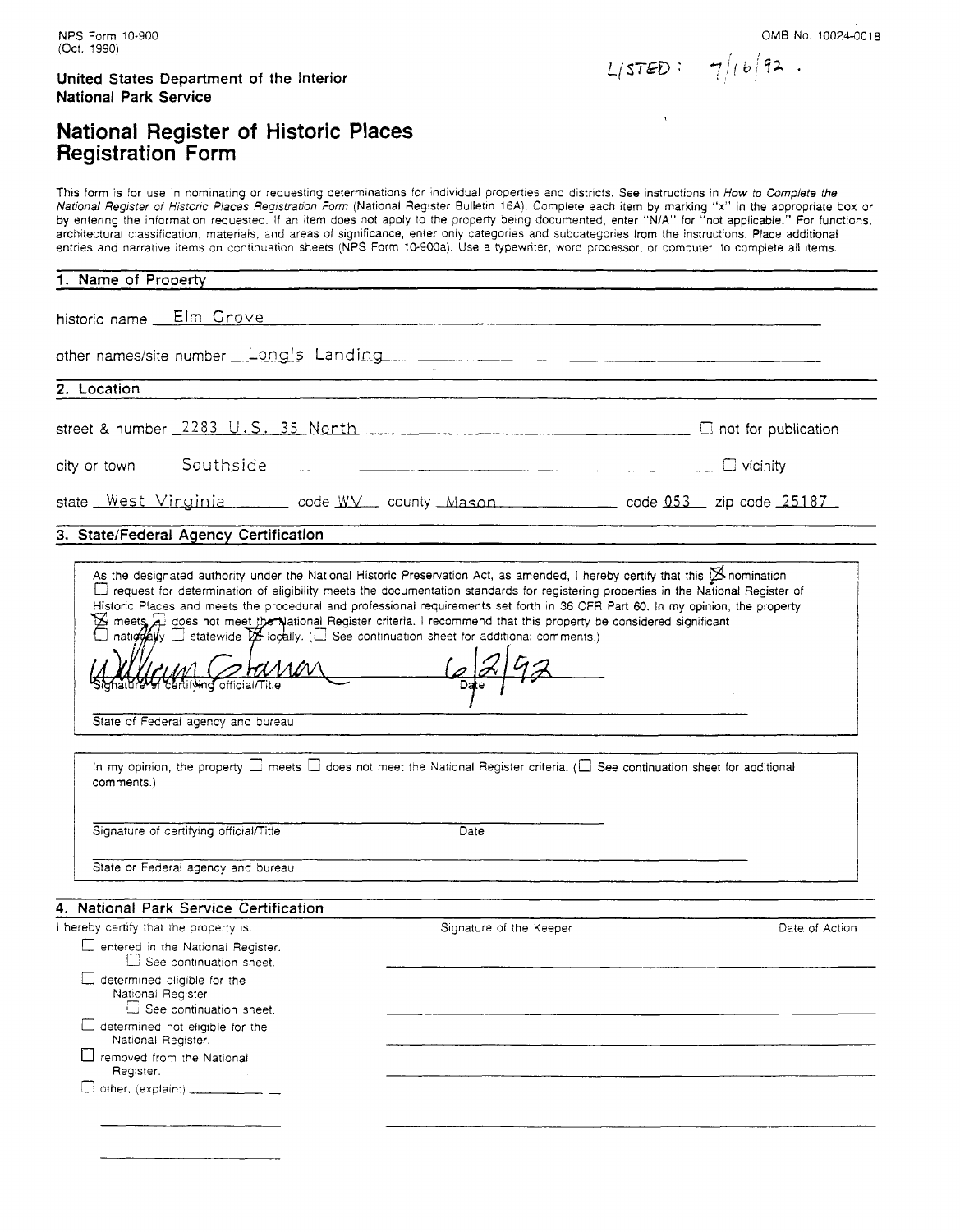|                  | <u>Elm Grove</u> |
|------------------|------------------|
| Name of Property |                  |

<u>Mason County, WV</u> County and State

| 5. Classification                                                                                                  |                                                   |                                                                     |                                                                                                   |            |
|--------------------------------------------------------------------------------------------------------------------|---------------------------------------------------|---------------------------------------------------------------------|---------------------------------------------------------------------------------------------------|------------|
| Ownership of Property<br>(Check as many boxes as apply)                                                            | Category of Property<br>(Check only one box)      |                                                                     | Number of Resources within Property<br>(Do not include previously listed resources in the count.) |            |
| $\boxtimes$ private                                                                                                | $\Box$ building(s)                                | Contributing                                                        | Noncontributing                                                                                   |            |
| $\square$ . public-local                                                                                           | $\mathbf{\Sigma}$ district                        | $\overline{7}$                                                      |                                                                                                   | buildings  |
| public-State<br>$\square$ public-Federal                                                                           | $\Box$ site.<br>$\Box$ structure<br>$\Box$ object | 0                                                                   |                                                                                                   | sites      |
|                                                                                                                    |                                                   | 1                                                                   | $\theta$                                                                                          | structures |
|                                                                                                                    |                                                   | 0                                                                   | $\overline{0}$                                                                                    | objects    |
|                                                                                                                    |                                                   | 8                                                                   | $\overline{2}$                                                                                    | Total      |
| Name of related multiple property listing<br>(Enter "N/A" if property is not part of a multiple property listing.) |                                                   | in the National Register                                            | Number of contributing resources previously listed                                                |            |
| N/A                                                                                                                |                                                   | 0                                                                   |                                                                                                   |            |
| 6. Function or Use                                                                                                 |                                                   |                                                                     |                                                                                                   |            |
| <b>Historic Functions</b><br>(Enter categories from instructions)                                                  |                                                   | <b>Current Functions</b><br>(Enter categories from instructions)    |                                                                                                   |            |
| DOMESTIC: single dwelling                                                                                          |                                                   |                                                                     | DOMESTIC: single dwelling                                                                         |            |
|                                                                                                                    | AGRICULTURE: agricultural outbuilding             |                                                                     |                                                                                                   |            |
| 7. Description                                                                                                     |                                                   |                                                                     |                                                                                                   |            |
| <b>Architectural Classification</b>                                                                                |                                                   | <b>Materials</b>                                                    |                                                                                                   |            |
| (Enter categories from instructions)<br>LATE VICTORIAN: Italianate                                                 |                                                   | (Enter categories from instructions)<br>foundation STONE: Limestone |                                                                                                   |            |
|                                                                                                                    |                                                   |                                                                     |                                                                                                   |            |
|                                                                                                                    |                                                   | walls <b>BRICK</b>                                                  |                                                                                                   |            |
|                                                                                                                    |                                                   |                                                                     | roof OTHER: Shingles                                                                              |            |
|                                                                                                                    |                                                   |                                                                     | other WOOD Porches                                                                                |            |
|                                                                                                                    |                                                   |                                                                     |                                                                                                   |            |
| <b>Narrative Description</b>                                                                                       |                                                   |                                                                     |                                                                                                   |            |

(Describe the historic and current condition of the property on one or more continuation sheets.)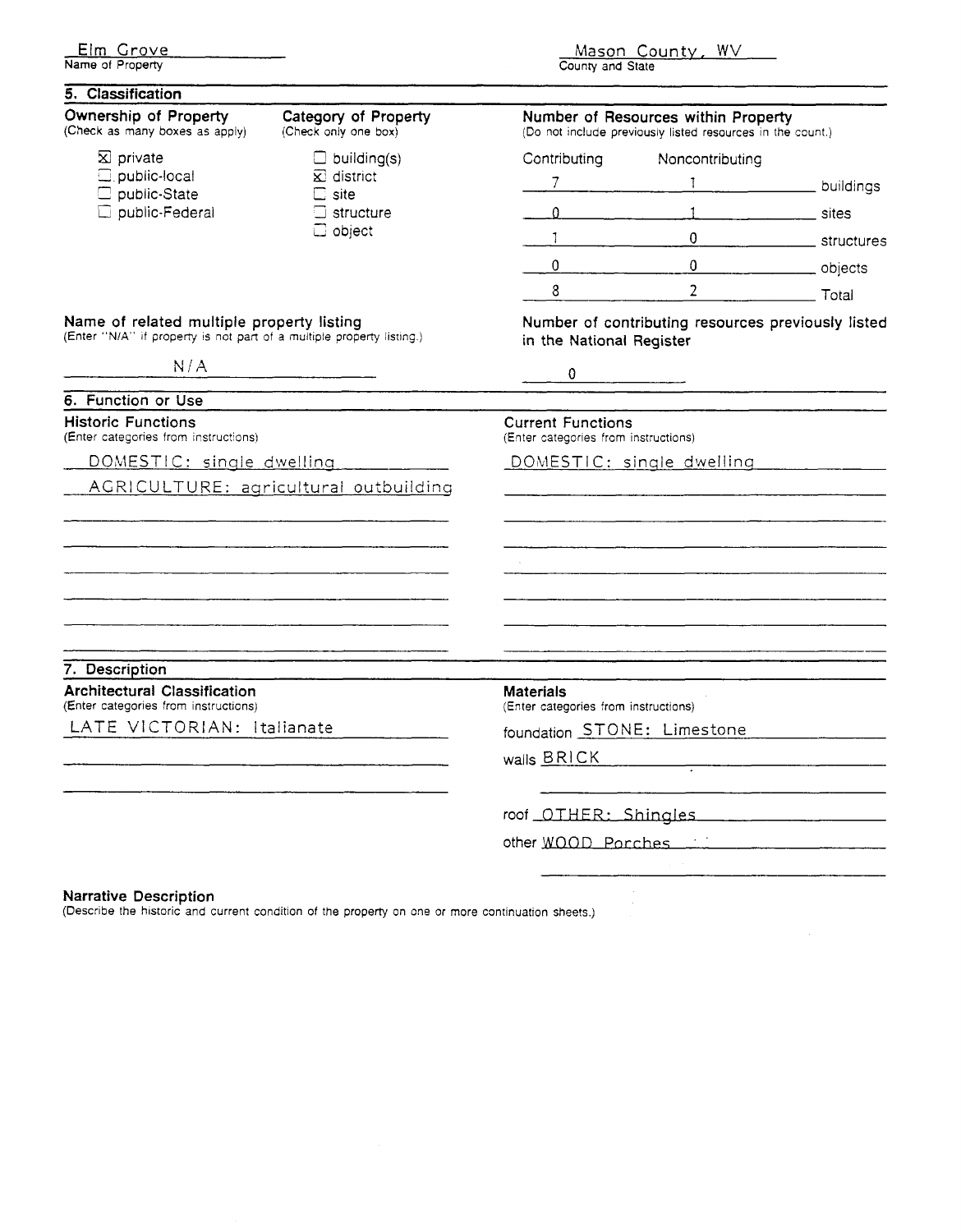| Elm Grove                                                                                                             | Mason County, WV                                                  |  |
|-----------------------------------------------------------------------------------------------------------------------|-------------------------------------------------------------------|--|
| Name of Property                                                                                                      | County and State                                                  |  |
| 8. Statement of Significance                                                                                          |                                                                   |  |
| Applicable National Register Criteria<br>(Mark "x" in one or more boxes for the criteria qualifying the property      | Areas of Significance<br>(Enter categories from instructions)     |  |
| for National Register listing.)                                                                                       | ARCHITECTURE                                                      |  |
| $\Box$ A. Property is associated with events that have made                                                           |                                                                   |  |
| -- a significant contribution to the broad patterns of                                                                |                                                                   |  |
| our history.                                                                                                          |                                                                   |  |
| $\Box$ B. Property is associated with the lives of persons                                                            |                                                                   |  |
| significant in our past.                                                                                              |                                                                   |  |
| $\mathbb{R}$ C. Property embodies the distinctive characteristics                                                     |                                                                   |  |
| of a type, period, or method of construction or                                                                       |                                                                   |  |
| represents the work of a master, or possesses<br>high artistic values, or represents a significant and                |                                                                   |  |
| distinguishable entity whose components lack                                                                          | Period of Significance                                            |  |
| individual distinction.                                                                                               | c. $1803 - 1923$                                                  |  |
| □ D Property has yielded, or is likely to yield,                                                                      |                                                                   |  |
| information important in prehistory or history.                                                                       |                                                                   |  |
| Criteria Considerations                                                                                               |                                                                   |  |
| (Mark "x" in all the boxes that apply.)                                                                               | <b>Significant Dates</b>                                          |  |
| Property is:                                                                                                          | 1884 (date stone on manor house)                                  |  |
|                                                                                                                       | $1803$ (log house)                                                |  |
| $\Box$ A owned by a religious institution or used for<br>religious purposes.                                          | 1923 (bungalow)                                                   |  |
|                                                                                                                       | Significant Person                                                |  |
| $\Box$ B removed from its original location.                                                                          | (Complete if Criterion B is marked above).                        |  |
| $\Box$ C a birthplace or grave.                                                                                       |                                                                   |  |
|                                                                                                                       | <b>Cultural Affiliation</b>                                       |  |
| D a cemetery.                                                                                                         | N/A                                                               |  |
| $\Box$ E a reconstructed building, object, or structure.                                                              |                                                                   |  |
| F a commemorative property.                                                                                           |                                                                   |  |
|                                                                                                                       | υ,                                                                |  |
| $\Box$ G less than 50 years of age or achieved significance                                                           | Architect/Builder                                                 |  |
| within the past 50 years.                                                                                             | Unknown                                                           |  |
|                                                                                                                       | <b>SALE</b>                                                       |  |
| Narrative Statement of Significance<br>(Explain the significance of the property on one or more continuation sheets.) |                                                                   |  |
| 9. Major Bibliographical References                                                                                   |                                                                   |  |
| <b>Bibilography</b>                                                                                                   |                                                                   |  |
| (Cite the books, articles, and other sources used in preparing this form on one or more continuation sheets.)         |                                                                   |  |
| Previous documentation on file (NPS): N/A                                                                             | Primary location of additional data:                              |  |
| $\Box$ preliminary determination of individual listing (36<br>CFR 67) has been requested                              | □ State Historic Preservation Office<br>$\Box$ Other State agency |  |
| $\Box$ previously listed in the National Register                                                                     | $\square$ Federal agency                                          |  |
| $\Box$ previously determined eligible by the National                                                                 | $\Box$ Local government                                           |  |
| Register<br>a designated a National Historic Landmark                                                                 | $\Box$ University<br>$\Box$ Other                                 |  |
| □ recorded by Historic American Buildings Survey                                                                      | Name of repository:                                               |  |
| □ recorded by Historic American Engineering                                                                           |                                                                   |  |
|                                                                                                                       |                                                                   |  |

 $\frac{1}{2}$ 

 $\frac{1}{2}$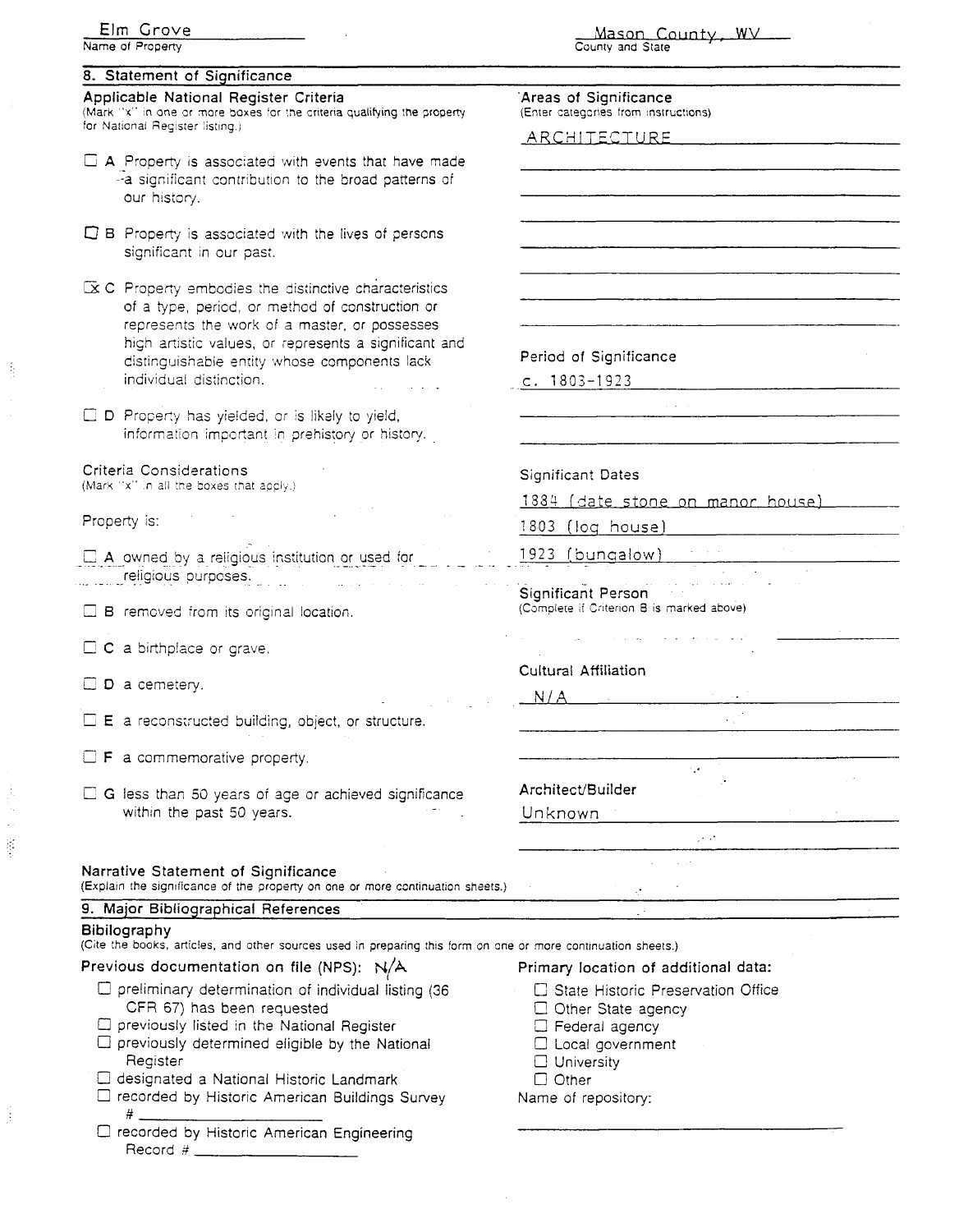| <u>Elm Grove</u><br>Name of Property                                                                                                                                                                                                                                                                   | Mason County, WV<br>County and State                                                                                            |
|--------------------------------------------------------------------------------------------------------------------------------------------------------------------------------------------------------------------------------------------------------------------------------------------------------|---------------------------------------------------------------------------------------------------------------------------------|
| 10. Geographical Data                                                                                                                                                                                                                                                                                  |                                                                                                                                 |
| Acreage of Property 17.09                                                                                                                                                                                                                                                                              |                                                                                                                                 |
| UTM References<br>(Place additional UTM references on a continuation sheet.)                                                                                                                                                                                                                           |                                                                                                                                 |
| <b>Contract</b><br>Easting<br>Northing<br>Zone<br>$\mathcal{L}$ . The state of the state of the state of the state of the state of the state of the state of the state of the state of the state of the state of the state of the state of the state of the state of the state of th<br>$\overline{2}$ | 3<br>Northing<br>Easting<br>Zone<br>$\sim 10^{-11}$<br>$\sim 1$<br>$\blacktriangle$<br>$\mathbf{\Sigma}$ See continuation sheet |
| Verbal Boundary Description<br>(Describe the boundaries of the property on a continuation sheet.)                                                                                                                                                                                                      |                                                                                                                                 |
| Boundary Justification<br>(Explain why the boundaries were selected on a continuation sheet.)                                                                                                                                                                                                          | 11                                                                                                                              |
| 11. Form Prepared By                                                                                                                                                                                                                                                                                   |                                                                                                                                 |
| name/title Edward L. and Brenda S. Grant                                                                                                                                                                                                                                                               |                                                                                                                                 |
|                                                                                                                                                                                                                                                                                                        |                                                                                                                                 |
| street & number 2283 U.S. 35 North telephone (304) 586-9719                                                                                                                                                                                                                                            |                                                                                                                                 |
|                                                                                                                                                                                                                                                                                                        |                                                                                                                                 |
| Additional Documentation<br>Submit the following items with the completed form:                                                                                                                                                                                                                        |                                                                                                                                 |
|                                                                                                                                                                                                                                                                                                        |                                                                                                                                 |
| <b>Continuation Sheets</b>                                                                                                                                                                                                                                                                             |                                                                                                                                 |
| Maps                                                                                                                                                                                                                                                                                                   |                                                                                                                                 |
| A USGS map (7.5 or 15 minute series) indicating the property's location.                                                                                                                                                                                                                               |                                                                                                                                 |
| A Sketch map for historic districts and properties having large acreage or numerous resources.                                                                                                                                                                                                         |                                                                                                                                 |
| Photographs                                                                                                                                                                                                                                                                                            |                                                                                                                                 |
| Representative black and white photographs of the property.                                                                                                                                                                                                                                            |                                                                                                                                 |
| <b>Additional items</b>                                                                                                                                                                                                                                                                                | $-2.7$                                                                                                                          |
| (Check with the SHPO or FPO for any additional items)                                                                                                                                                                                                                                                  |                                                                                                                                 |
| <b>Property Owner</b><br>(Complete this item at the request of SHPO or FPO.)                                                                                                                                                                                                                           |                                                                                                                                 |
| name Edward L. and Brenda S. Grant                                                                                                                                                                                                                                                                     |                                                                                                                                 |
| street & number 2283 U.S. 35 North                                                                                                                                                                                                                                                                     | $\mathcal{F}^{\mathcal{F}}$ and $\mathcal{F}^{\mathcal{F}}$<br>_________________ telephone <u>(304) 586-9719</u> __________     |
| city or town Southside                                                                                                                                                                                                                                                                                 | $\frac{1}{25187}$ state $\frac{WV}{25187}$ zip code 25187                                                                       |

3Í

ă Ą

> Paperwork Reduction Act Statement: This information is being collected for applications to the National Register of Historic Places to nominate properties for listing or determine eligibility for listing, to list properties, and to amend existing listings. Response to this request is required to obtain a benefit in accordance with the National Historic Preservation Act, **as** amended (16 U.S.C. 470 **et seq.).**

> Estimated Burden Statement: Public reporting burden for this form is estimated to average 18.1 hours per response including time for reviewing instructions, gathering and maintaming data, and completing and reviewing the form. Direct comments regarding this burden estimate or any aspect of this form to the Chief, Administrative Services Division, National Park Service, P.O. Box 37127, Washington, DC 20013-7127; and the Office of Management and Budget, Paperwork Reductions Projects (1024-0018), Washington, DC 20503.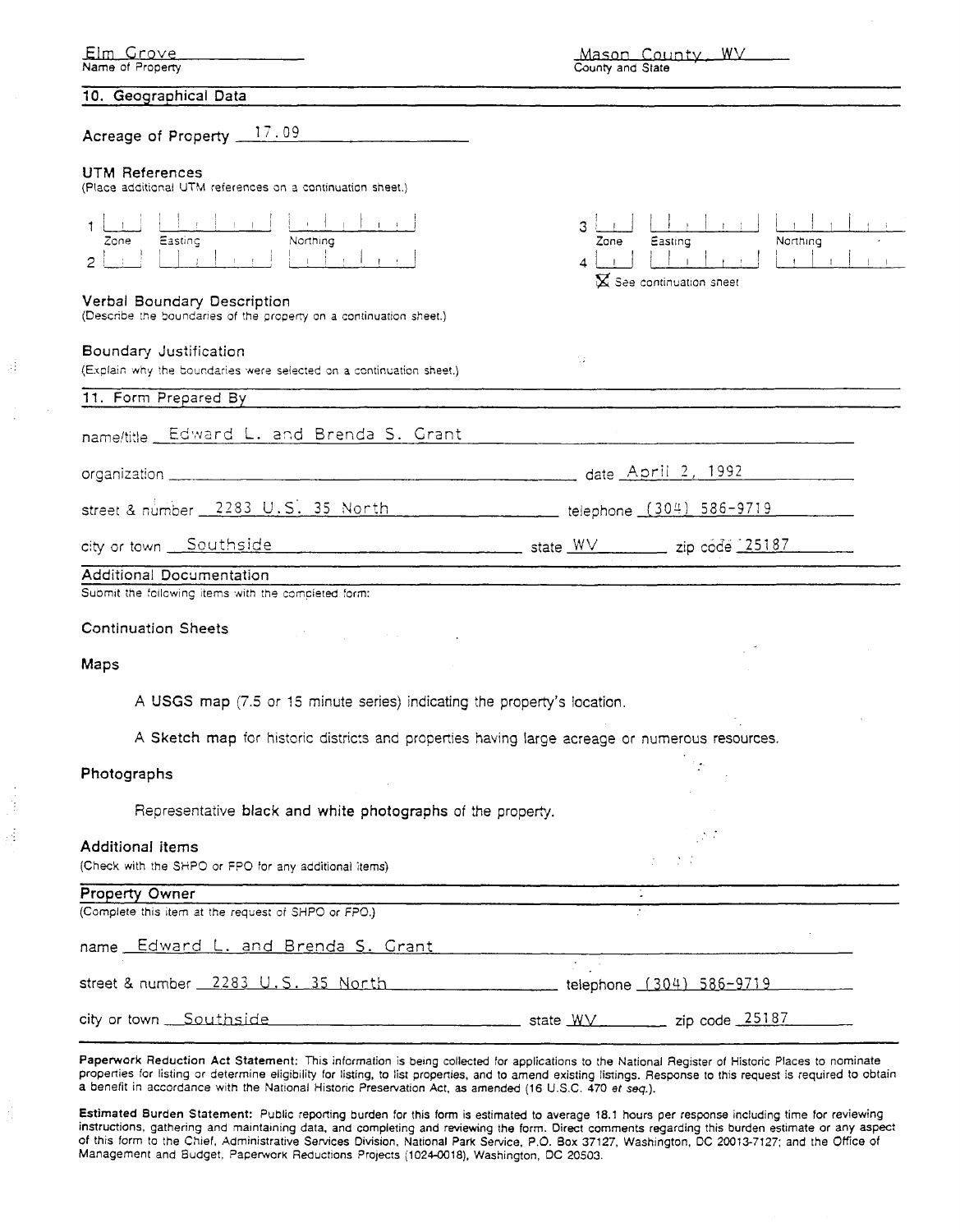### **National Register of Historic Places Continuation Sheet**

Section number 7 Page 1 Elm Grove Mason County, WV

NARRATIVE DESCRIPTION

Gracefully situated along the Kanawha River in Southside, West Virginia off Route 35 on **1719,** "Elm Grove" is a farm complex with development ranging from 1803 through 1923. The complex is located on rich bottom land which was owned and developed by the Long family until 1947. "Eln Grove" was once a prosperous plantation consisting of more than 2000 acres. The present complex is 17.09 flat acres of fields and a large tree shaded lawn with the following buildings and structure as noted on the Mortgage Plat, Arbuckle District, Mason County, Deed Book 290.

Number 1 The contributing manor house is a High Victorian Italianate style brick farmhouse built in 1884. The asymmetrical style has plain, yet striking rectangular windows. There are two round attic portholes. The three porches are of single-story height and are supported by square posts with beveled corners and cast iron decorative railing. Large eave brackets dominate the cornice line. The front door and one side porch door are paired, the other three entrances are single. The roof shows the common shallow roofline pitch. The integrity is exceptional.

The interior and exterior walls are about one foot thick and made of bricks which were fired on the plantation. Lumber for floors was cut from the site. Marble mantels for four of the nine fireplaces came from Italy. Doors, windows for the thirteen rooms and center and rear hallways, and the woodwork for the ornate stairvays and twelve foot ceilings, came from Cincinnati.

Number 2 The two story contributing log house was built in 1803 and was the first house built by the Long family. The logs are hand hewn poplar. The original fireplace stones are still on the site, located near the barn. An unusual feature is an extended log on the left front which was used to hang game. The windows feature iron bars. The logs are standing but in disrepair. The roof has recently collapsed.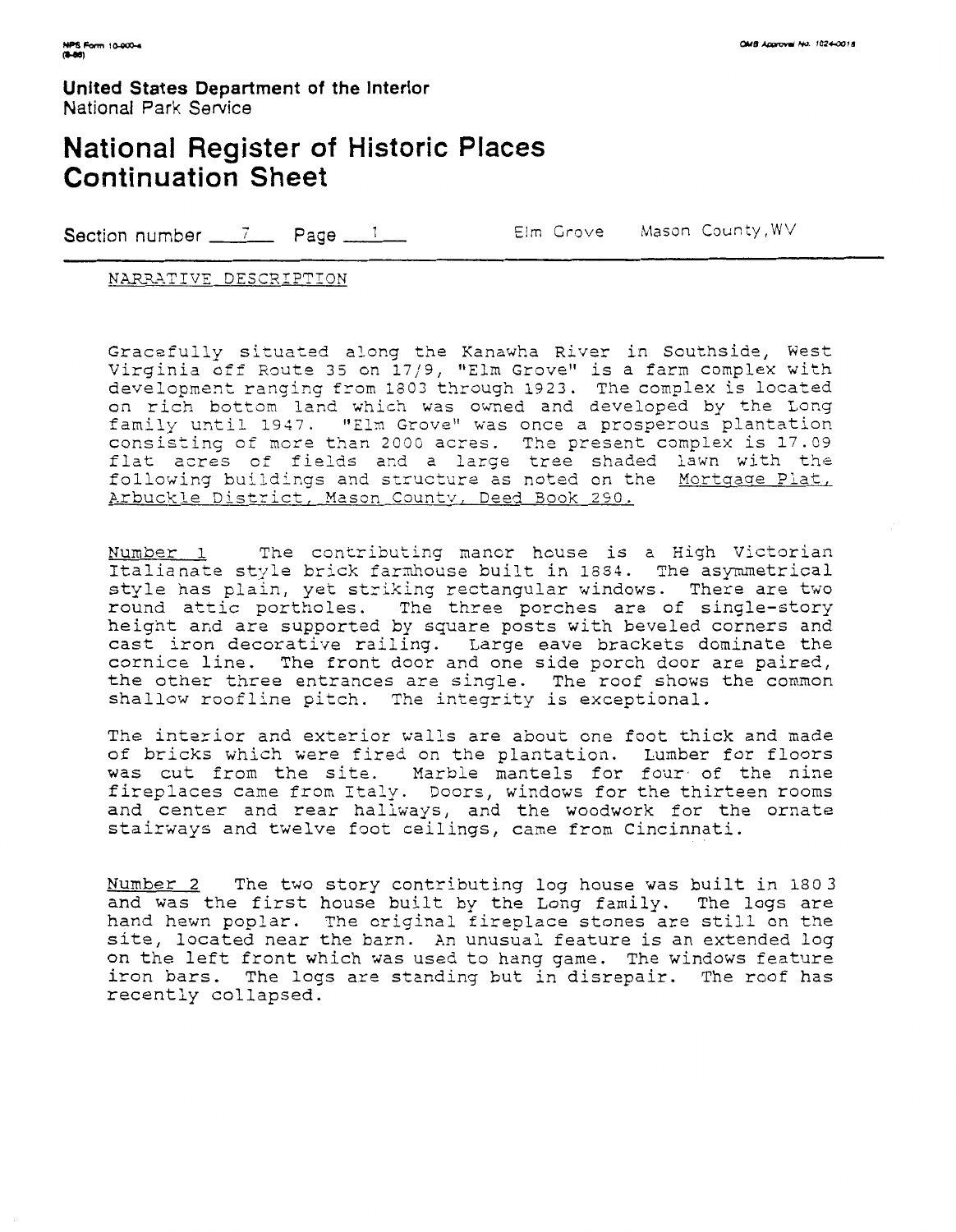## **National Register of Historic Places Continuation Sheet**

Section number 7 Page 2 Elm Grove Mason County, WV

NARRATIVE DESCRIPTiON (continued)

Number 3 The contributing bungalow was ordered from Sears and was **a** classic and fashionable house of the 1920's. The exact construction date is unknown but it was completed prior to 1923. The one and a half-story dwelling has horizontal lines, wide eaves, and a low-pitched roof with low, wide dormers. The front porch has elephantine columns and is an extension of the living space. The house has stained green shingles. There is a bay window in the dining room.

Number 4 The late 19th century barn is a large wooden structure constructed with wooden pegs. There is a large loft and behind the barn is a non-contributing machinery shed. Of note, between the barn and shed is a larqe cistern lined with handmade bricks.

Number 5 A contributing structure is a large sandstone fireplace shaped kiln located behind the manor that was used to fire bricks for the manor house. The kiln is standing but shows considerable evidence of deterioration due to time and weather damage.

Numbers **6,** *7.* 8 Three late 19th century or early 20th century contributing buildings are located along the drive behind the manor. These storage buildings are made of wood and two have lofts. Some of **the** original handmade hinges remain.

Number 9 There is an unevaluated site in front of the manor house which was the site of the first brick house built circa 1830. The noncontributing site's hand-dug well, which was lined with fieldstone, has been filled in except for the two feet still exposed.

"Elm Grove" is a well preserved Kanawha Valley farm complex that has preserved a number of buildings and structures spanning **120**  years of Kanawha Valley history.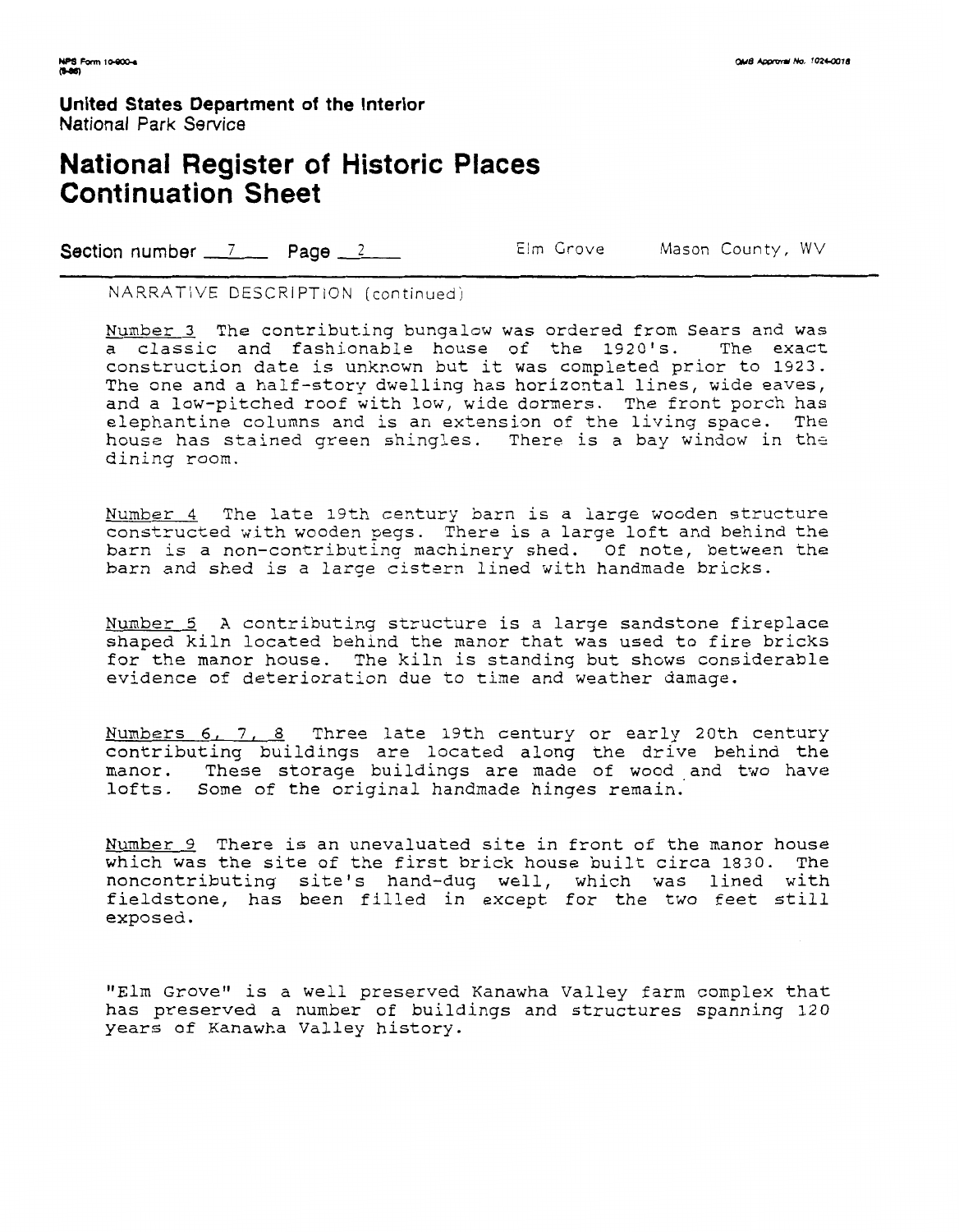## **National Register of Historic Places Continuation Sheet**

Section number  $\frac{8}{2}$  Page  $\frac{3}{2}$ Elm Grove Mason County, WV

#### NARRATIVE STATEMENT OF SIGNIFICANCE

"Elm Grove" features a wide range of architecturally significant elements from an 1803 log house to a mail order 1920s bungalow. Outstanding among these resources is an Italianate house, a landmark in the Kanawha Valley. These related buildings and structures form an unusually well-preserved complex dating from 1803 to 1923.

The Long family arrived in Williamsburg, Virginia around 1702. They entered the Shenandoah Valley in the early 1700's and lived around Fort Long near Massanutten. Phillip Long, Jr., a veteran of the Revolutionary War, bought the 1100 acres bounded by the river that became Elm Grove plantation, from heirs of George Washington and deeded it to his son Adam in the early 1800's. Adam arrived in 1803 by raft with his family and tied up to the Sycamore tree marked by George Washington when he camped and hunted fifteen miles from the mouth of the Kanawha River before the Revolution. This huge Sycamore, of which a hollow portion of the trunk still remains, served for years as a marker for Long's Landing, the river dock where goods were received and crops shipped. While living in a temporary sod hut for several months, the Long's built a log home in 1803 which still stands today. This log structure, referred to as "The Fort", was the family residence until the 1830's.

In the 1830's, George Long, oldest son of Adam and heir to "Elm Grove" built a brick home that was the plantation manor house until the flood of 1333. Tradition has it that James Long, heir of George was atop the mountain behind the plantation at the height of the 1883 flood and decided to build a new home on the knoll that was above the water a couple hundred feet behind the old one which was two feet deep in water. The new and present "Elm Grove" manor was built in 1884.

James Washington Long was born February 15, 1833. He married Catherine Hannan on November 26, 1863 and had eight children. James followed the occupation of farming and met with the success that followed a life of industry and good judgement. At the time the manor house was built, Mr. Long owned 1,435 acres in the Arbuckle district, 625 being bottom and 810 upland. He was considered to be a "clever neighbor and a popular citizen."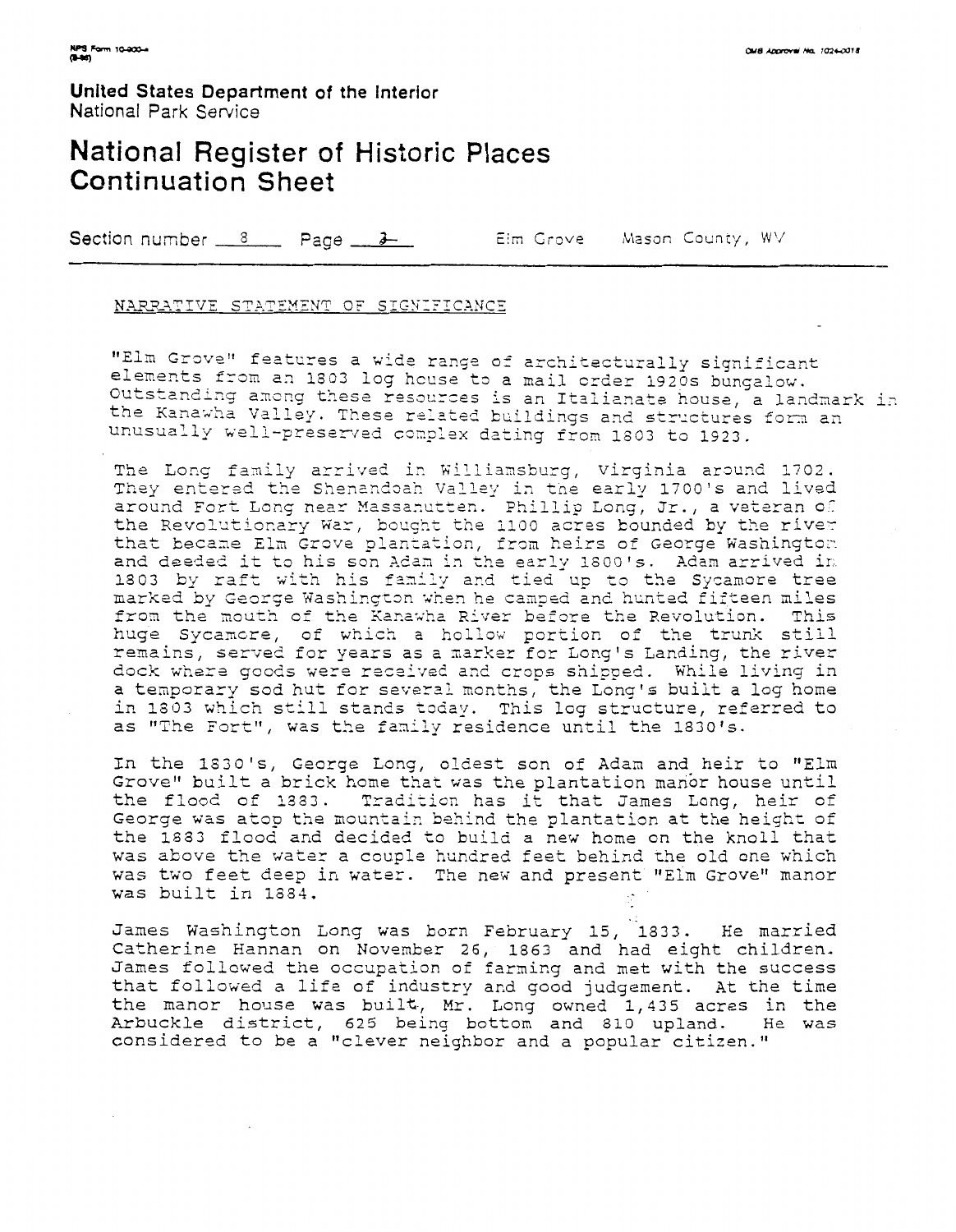--

**United States Department of the Interior**  National Park Service

### **National Register of Historic Places Continuation Sheet**

Section number  $8$  Page  $\sqrt{3}$ 

"Elm Grove", Southside, Mason County, W.V.

Under Criterion C, the complex of buildings and structures at Elm Grove fam present an exceptionally significant variety of architecture tracing the development of a settlement-period farm well into the 20th century. These resources range in age from the 1803 log house, to a **1923** Sears pre-cut bungalow.

Only a small number of log buildings survive in the lower Great Kanawha Valley from the last years of the lath century and first years of the 19th century. Among these, the Long log house is the largest and least altered, although advancing deterioration has caused the collapse of the roof. ( The other important log buildings in this section are the 1796 Mansion House, Point Pleasant, Mason County; and the pre-1830 Couch-Artrip House log dependency, Route 35, southside, Mason County.) The impressive size and well-preserved half-dovetail notching system of the squared log members, is a significant survivor of regional settlement-period building arts.

The houses on the property, in contrast, represent quintesential examples of later local architectural styles fashionable in the post-frontier 19th century and early 20th century. The brick farmhouse is of the Italianate style; its bracketed eaves with sawn bargeboard-decorated gables and shallow roof profile represent features of the 1880s rare to the region. Other excellent features are the long porches with their finely detailed brackted Italianate-style wood columns. Shadowing the Elm Grove mansion is a c. 1923 Sears pre-cut mail-order bungalow. Built by a later generation of farm dwellers, the house was shipped to the valley by rail in a ready-to-assemble kit which the builder unloaded and erected, a creation which excited in its day the same admiration the larger brick Italianate house must have in the earlier century. The low horizontal silhouette, projecting porch gable carried by tapering brick piers, and solid construction represented housebuilding which was typically American, popular, and economical.

The Long Farm buildings and structures are significant therefore because they embody distinctive characteristics of a type, period, and method of construction that are not found in such association in another known location in the Great Kanawha Valley.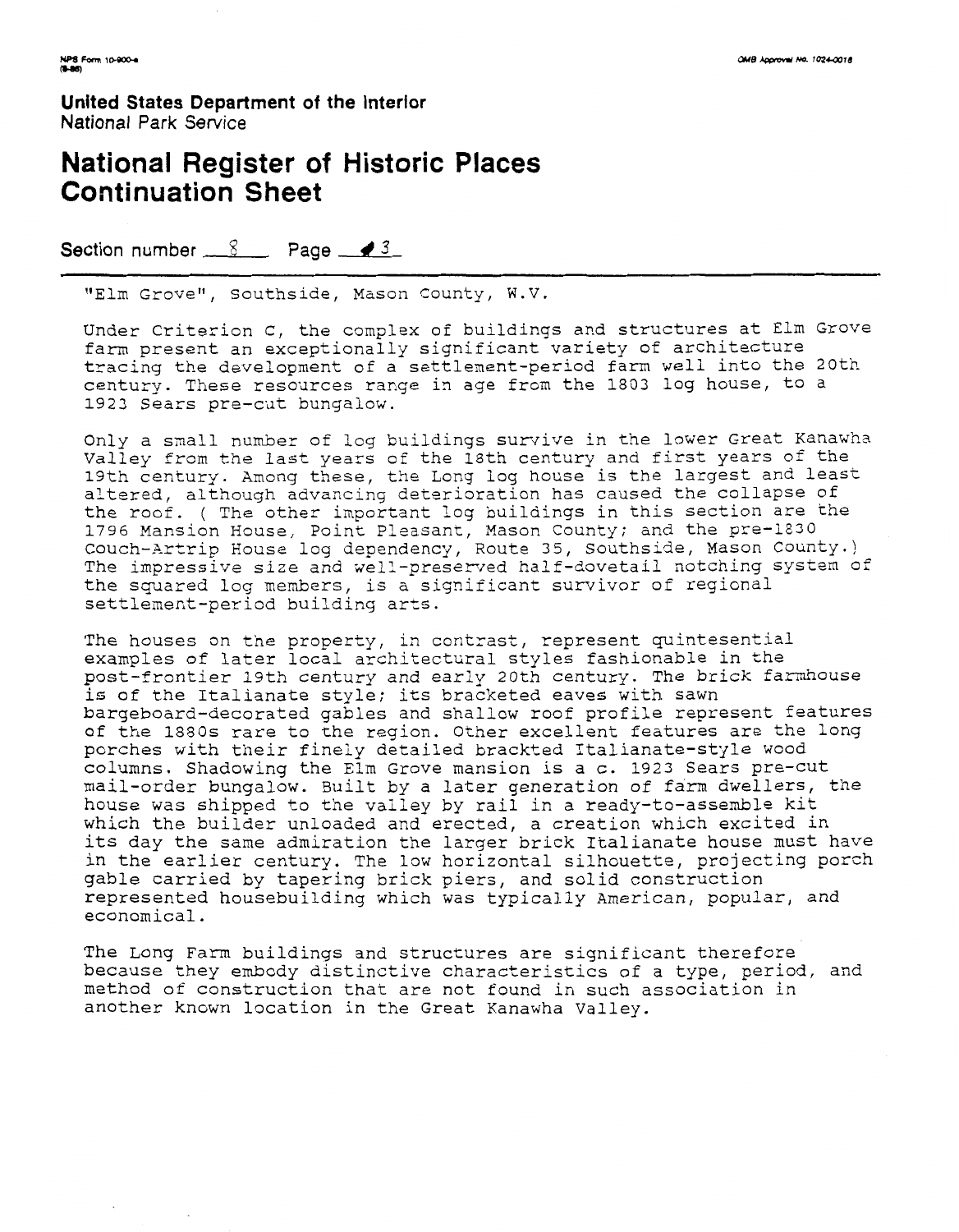$\hat{\mathbf{z}}$ 

 $\sqrt{2}$ 

 $\alpha_{\rm{max}} \sim 10$ 

**United States Department of the Interior**  National Park **Service** 

# **National Register of Historic Places Continuation Sheet**

Section number 9 Page # 1 Elm Grove Mason County, WV

#### BIBLIOGRAPHY

Higginbotham, Wilma. "Restored Mansion is Haven of Valley's History," Charleston Dailv Mail. March 13. 1974.

History of the Great Kanawha Valley, Vol. II. Brant, Fuller, & Co., 1891, p. 81.

Long, Paul B. Long Family History: Shenandoah and Kanawha Valley Line. June 12, 1985. (Copy available from owners.)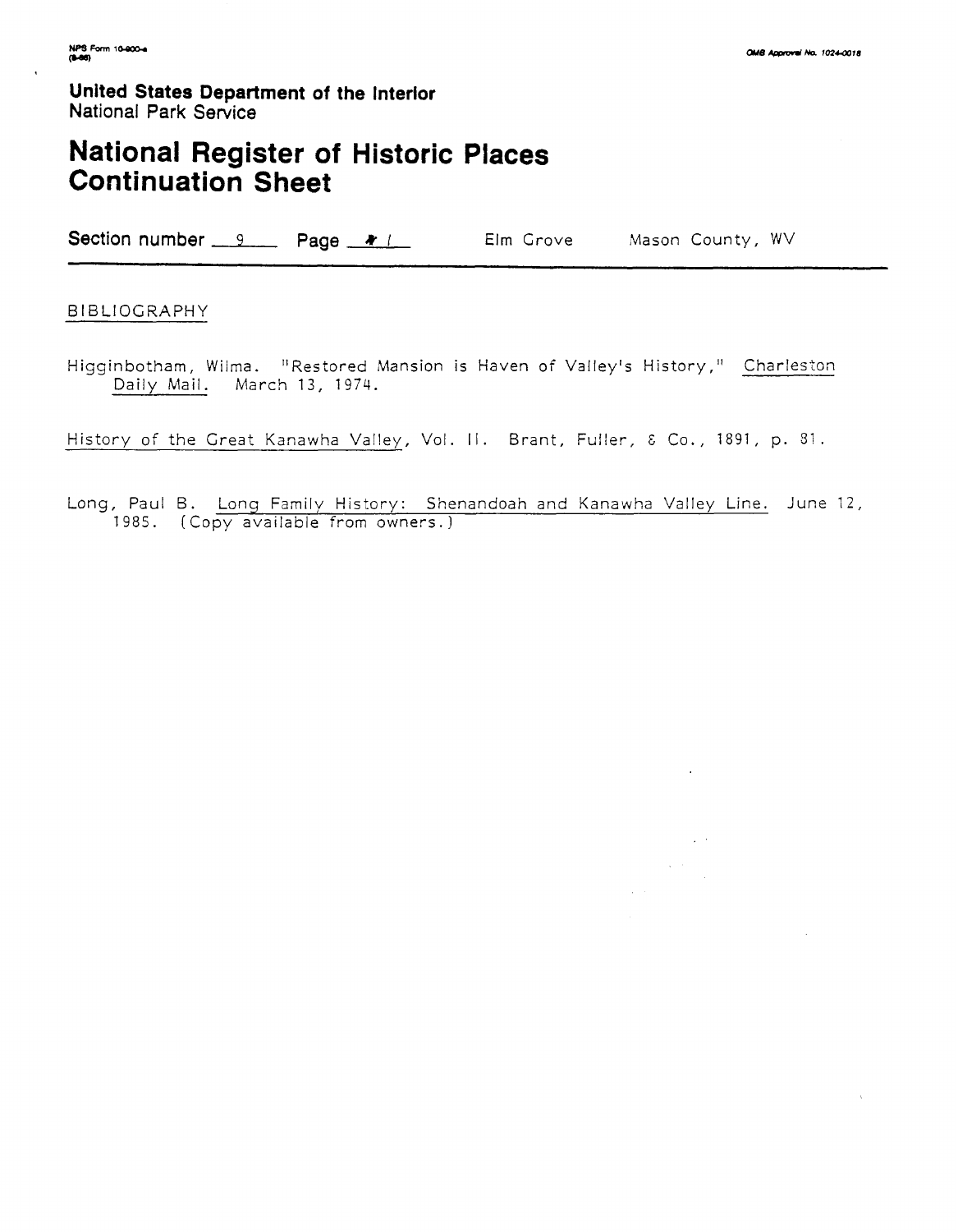### **National Register of Historic Places Continuation Sheet**

Section number iQ Page *I* **P** 

10. Geographical Data

UTM: 1. 17 417040 4286340 2. 17 417120 4286020 3. 17 416900 4285960 4. 17 416840 4286300 Elm Grove, Southside, Mason County, W.V.

Verbal Boundary Description

The large farn complex occupies a level flood plain, called a "bottom," overlooking the Great Xanawha River. The boundaries of the nominated property are inclusive of the "Elm Grove" brick house, dependencies, outbuildings, 2nd structures which stand within a 17-acre rectangle delineated by a red line on the attached sketch map adapted from the MORTAGE PLAT, ARBUCLE DISTRICT, MASON COUNTY, WV, Deed Book 290, p.82, Mason County Courthouse, Pt. Pleasant, W.V.

#### Boundary justification

The boundary encompasses all known historic resources which forms a 19th and 20th century agricultural complex, inclusive of grounds and settings which are tree-shaded or open field. This combination of a cluster and open grounds permitted the use of nearby associated spaces for domestic and farm activities, such as gardens, grazing, storage, and farm utility equipment repair and storage. The boundary also includes a historic vista -the river bank and river - that has been central to the character and survival of the farm since settlement days.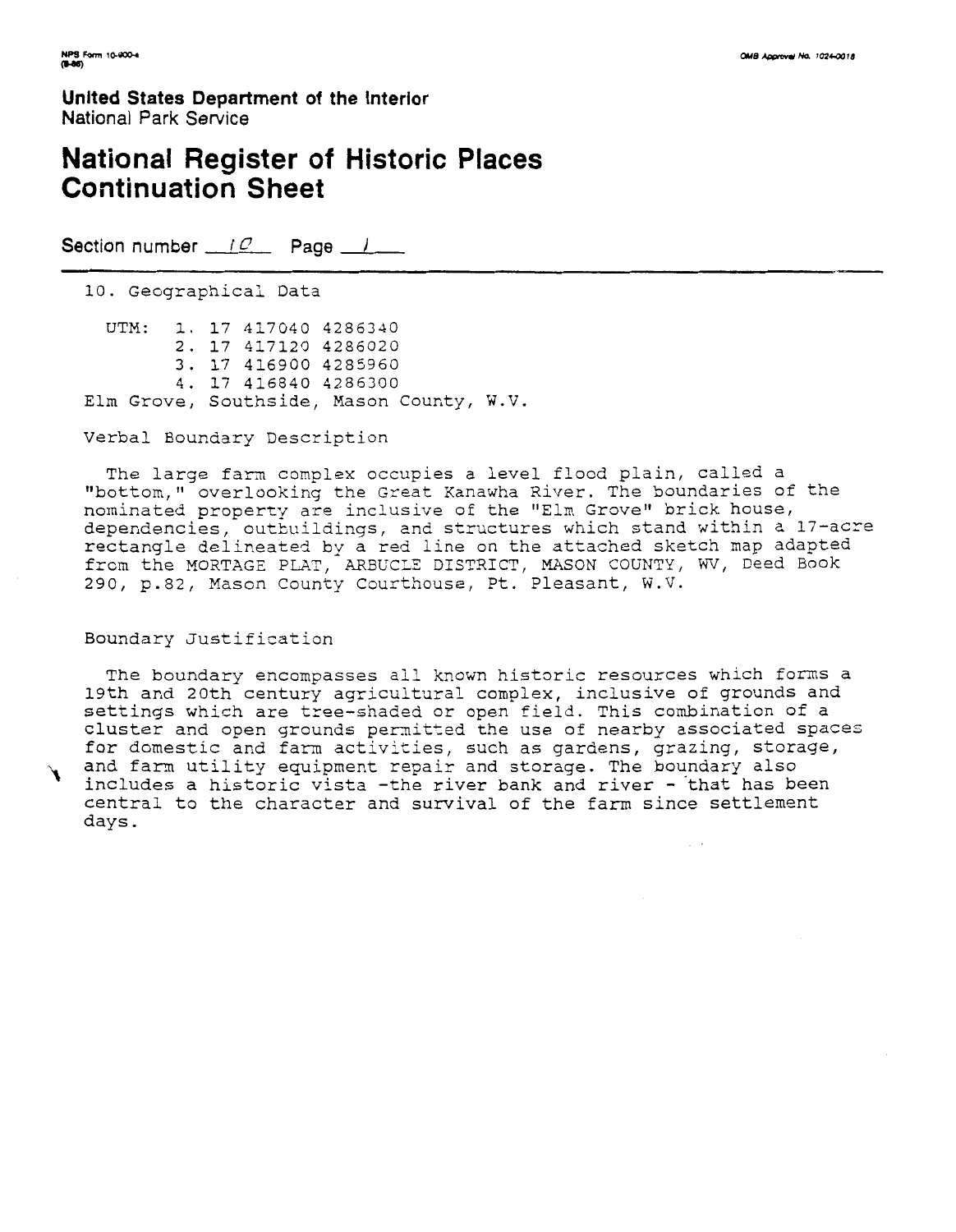# **National Register of Historic Places Continuation Sheet**

Section number \_\_\_\_\_\_\_\_\_ Page \_\_\_\_\_\_\_

Photographic Dccunentaticn Elm Grove (Long Farm), Mason County, W.V. Photo Series 1-8, 23 photos Photography: Ed Grant, February 1992 Negatives: Ed Grant, 2263 U.S. 35 North, Southside, W.V. 25127 Photos # 1: Italianate brick farahouse, 1884 Exterior and interior views 12 photos Photos # 2: Log barn, 1303  $\omega = \frac{1}{2}$ Exterior views 3 photcs Photos # 3 Bungalow, 1923 Exterior visws 2 photos Photos # 4 Late 19th century barn Exterior end view 1 photo Photos # 5 Stone kiln Side and front views 2 pnotos Photos # **6,** 7, 8: Frame storage buildings  $\frac{1}{2}$ End and side views  $\sqrt{2}$ 3 photos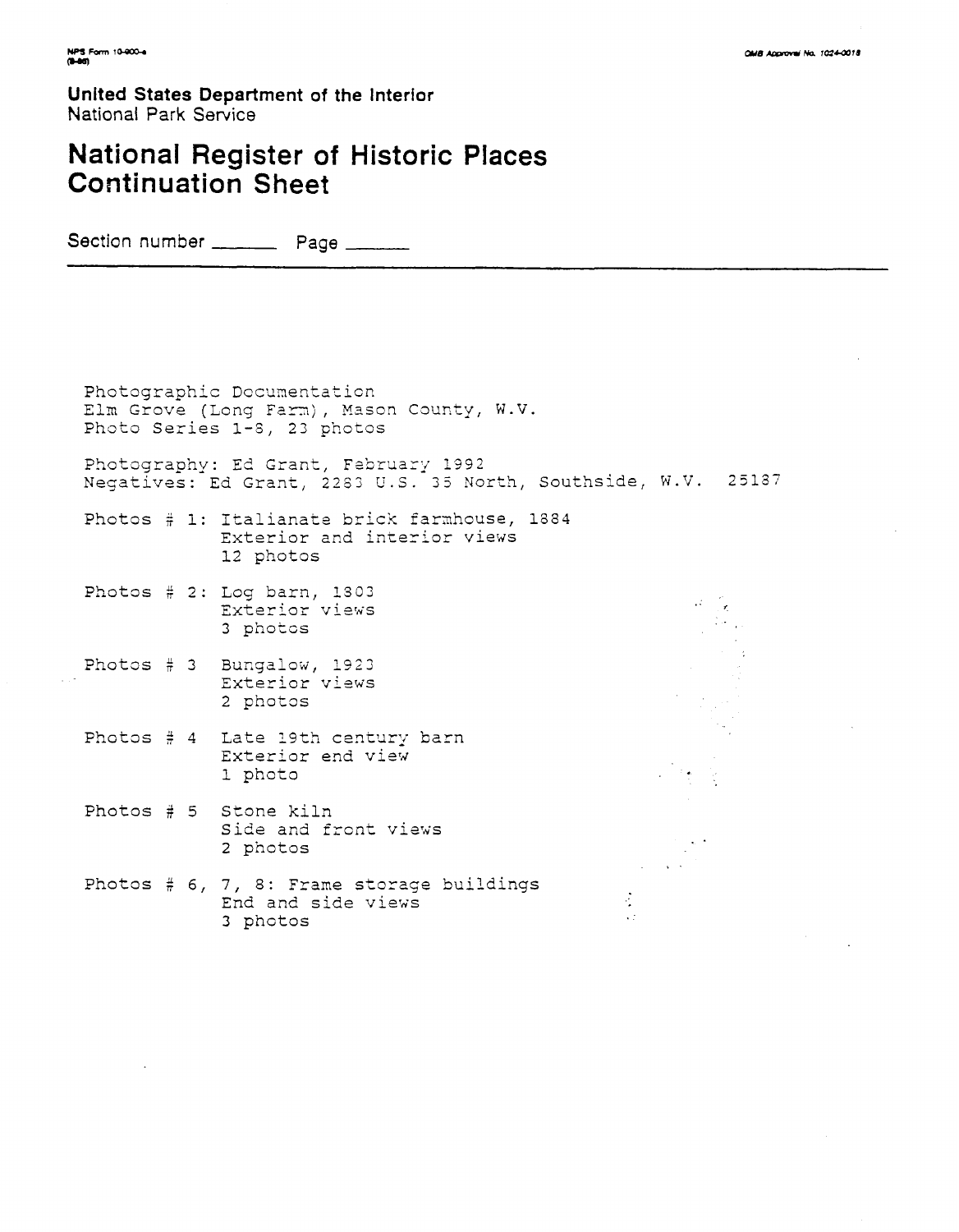

SOUTHSTDE LANE, SOUTHSTDE, W. VA. FOR: WILLIAM B. AND JOAN M. GERWIG OWNER: BOB AND ANN CASTO RALPH ADKINS ARBUCKLE DISTRICT, MASON COUNTY, W. VA. 203 95TH ST. MARMET, W. VA. SCALE:  $1" = 200'$ .  $10 - 02 - 89$ 

**CFSB**